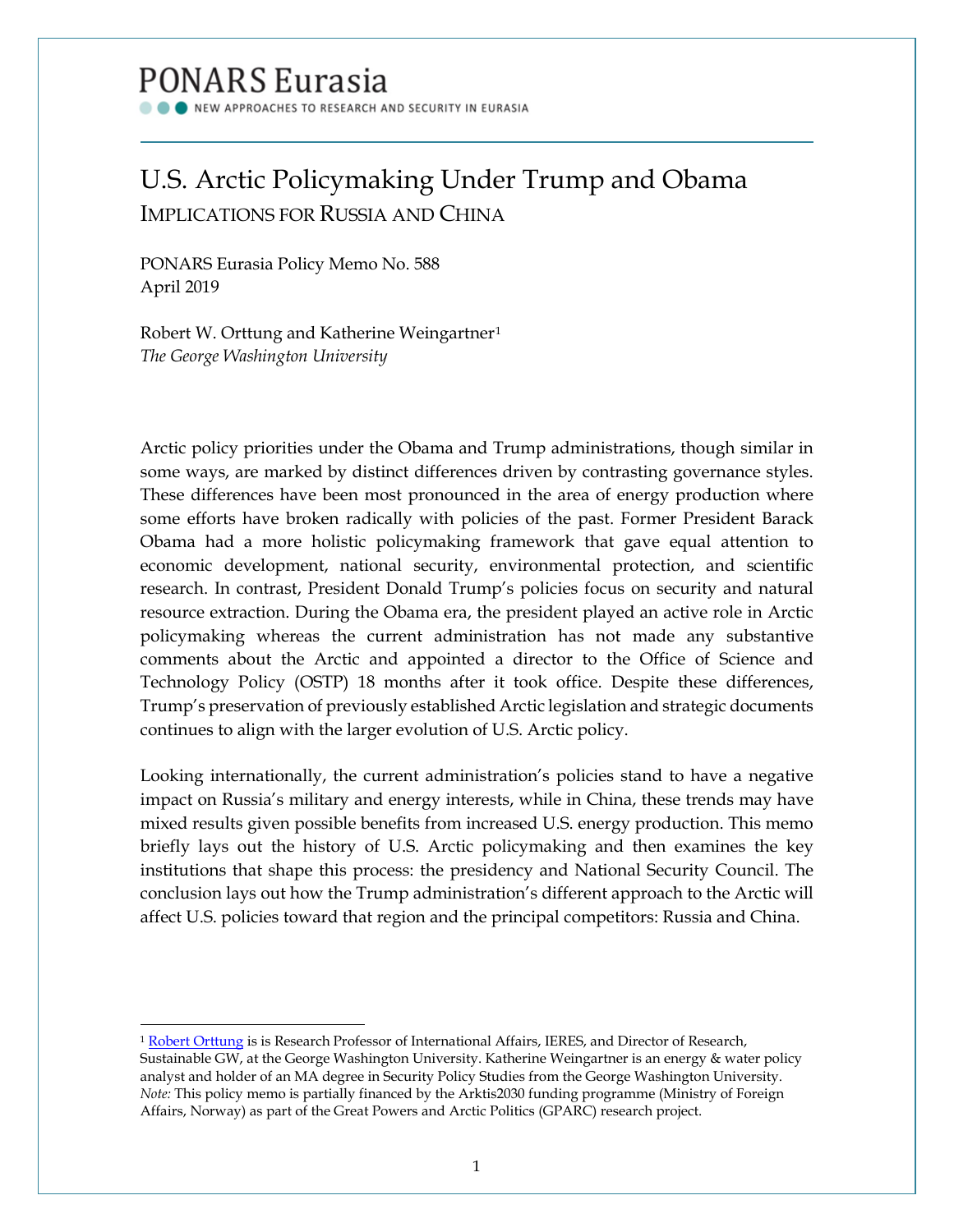#### **The Evolution of U.S. Arctic Legislation and Decision-Making Bodies**

Since Richard Nixon's presidency, the National Security Council guides Arctic policy in the Executive Branch. Nixon's Arctic priorities were developing the Arctic with minimal environmental impact, ensuring the country's defense interests, and enhancing mutually beneficial international cooperation. In 1994, President Bill Clinton modernized the policy for the post-Cold War era by broadening the U.S. Arctic focus on national security and defense needs, managing resource development in an environmentally sustainable way, strengthening international institutions focused on developing cooperation, seeking to involve Arctic indigenous people in decisions that affected them, and enhancing scientific monitoring and research into local, regional, and global environmental issues. Clinton sought to build on new cooperative opportunities with Russia, while providing financial and technical support to develop Russian environmental protection capacities. In 2009, President George W. Bush again revised U.S. policy to take into account the growing awareness of climate change and the increasing level of human activity in the northern regions.

On May 10, 2013, the Obama administration adopted the first U.S. National Strategy for the Arctic Region [\(NSAR\)](https://obamawhitehouse.archives.gov/sites/default/files/docs/nat_arctic_strategy.pdf). The Strategy developed themes from earlier documents and focused on national security issues, protecting the Arctic environment, conserving resources, and strengthening international cooperation. On January 21, 2015, as the United States took over the two-year rotating chairmanship of the Arctic Council, Obam[a signed](https://obamawhitehouse.archives.gov/the-press-office/2015/01/21/executive-order-enhancing-coordination-national-efforts-arctic) an Executive Order to enhance coordination of national efforts in the Arctic. The order created the Arctic Executive Steering Committee (AESC) to coordinate the actions of the federal agencies, state, local, and tribal governments in Alaska, and the business and non-profit sectors.

While the AESC continues to exist in the Trump era, the current president has left it dormant. In an attempt to revive this institution and restore its status as a driver of Arctic policy, Alaska Senator Lisa Murkowski introduced legislation in December 2018 to make the Department of Homeland Security (DHS) its chair and a White House office its cochair.

#### **Presidential Influence: Continuity and Change in U.S. Arctic Policymaking**

As outlined in his 2013 Arctic Strategy, the Obama administration took historic actions to cement the importance of the Arctic by strengthening existing policymaking institutions and structures while creating new ones at the highest levels of government.

In 2009, Obama created the position of Assistant Director of Polar Sciences under the White House's OSTP, which was overseen by highly-respected OSTP Director John Holdren. The combination of Holdren's leadership, this new position, and Obama's prioritization of science allowed the OSTP to play a powerful and important role in Arctic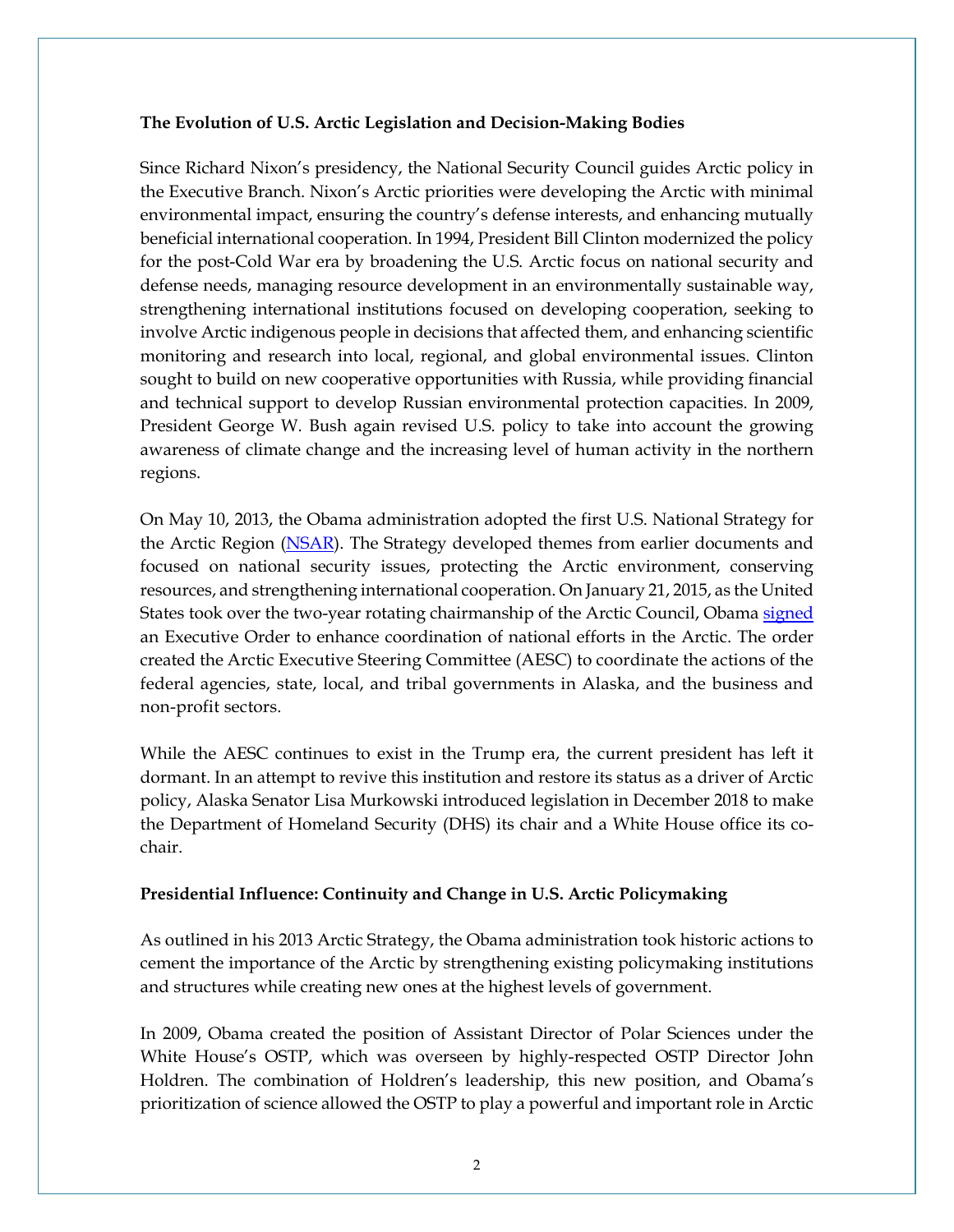policymaking. On July 22, 2010, via presidential memorandum, Obama assigned the National Science and Technology Council (NSTC), under the OSTP, to coordinate the activities of the Interagency Arctic Research Policy Committee (IARPC). Before this, IARPC's lack of direct links to the White House limited the authority of the interagency science committee to the National Science Foundation (NSF), a small non-cabinet-level agency. Placing the IARPC under the NSTC was a major advance in Arctic science policymaking.

Through a 2015 Executive Order, Obama made a further structural innovation by setting up the AESC to [guide](https://www.aip.org/fyi/2015/president-establishes-arctic-executive-steering-committee) executive departments and agencies on Arctic issues and enhance coordination of federal Arctic policies across a range of relevant stakeholders. Mark Brzezinski, former U.S. Ambassador to Sweden, served as the director. He was an activist leader and solicited many ideas from members, although the (Republican) Congress did not fund them.

The Obama administration increased the visibility of Arctic issues while elevating the importance of environmental concerns in the region. In 2011, during Obama's first term, Hillary Clinton became the first U.S. Secretary of State to [attend](https://www.adn.com/arctic/2016/10/19/out-of-campaign-spotlight-obama-keeps-focus-on-arctic-official-says/) an Arctic Council ministerial meeting. That same year, Obama [imposed](https://naturalresources.house.gov/newsroom/documentsingle.aspx?DocumentID=267985) a five-year ban on new offshore drilling and new lease sales in areas that included the Arctic. During the U.S. Chairmanship of the Arctic Council, Obama expanded his commitment to the Arctic by becoming the first sitting president to travel above the Arctic Circle during his visit to Alaska in 2015. Throughout his visit, Obama emphasized the threat that climate change poses to Alaskans and the world at large. In the final weeks of his administration, Obama invoked the Outer Continental Shelf Lands Act to permanently ban oil and gas exploration and development in the Arctic Ocean and most U.S.-owned Arctic waters. The ban was part of a joint [partnership](https://www.npr.org/sections/thetwo-way/2016/12/20/506336885/obama-designates-atlantic-arctic-areas-off-limits-to-offshore-drilling) with Canada that took parallel actions.

Even though Trump's public statements on the Arctic have been sparse, he has attempted to drive Arctic policies forward by encouraging more fossil fuel production in Alaska. At Trump's urging and with the support of Alaska's Congressional delegation, the Department of the Interior has sought to remove some Obama-era regulatory barriers in order to enhance oil and gas drilling in Alaska, including in the previously off-limits Alaska National Wildlife Refuge.

In 2017, Trump signed an Executive Order to [conduct](https://www.cbsnews.com/news/trump-orders-review-of-offshore-oil-and-gas-drilling/) a multi-year review of federally prohibited waters for oil and gas drilling and to repeal Obama's 2016 drilling ban. However, the statute on which the ban was based does not include a provision authorizing a reversal [without](https://earthjustice.org/cases/2017/challenging-trump-s-reversal-of-arctic-and-atlantic-drilling-ban) Congressional approval and there is no precedent for a president [attempting](https://www.npr.org/sections/thetwo-way/2016/12/20/506336885/obama-designates-atlantic-arctic-areas-off-limits-to-offshore-drilling) such a reversal. On March 29, 2019, a federal judge overturned Trump's order and restored Obama's protections of the off-shore sites.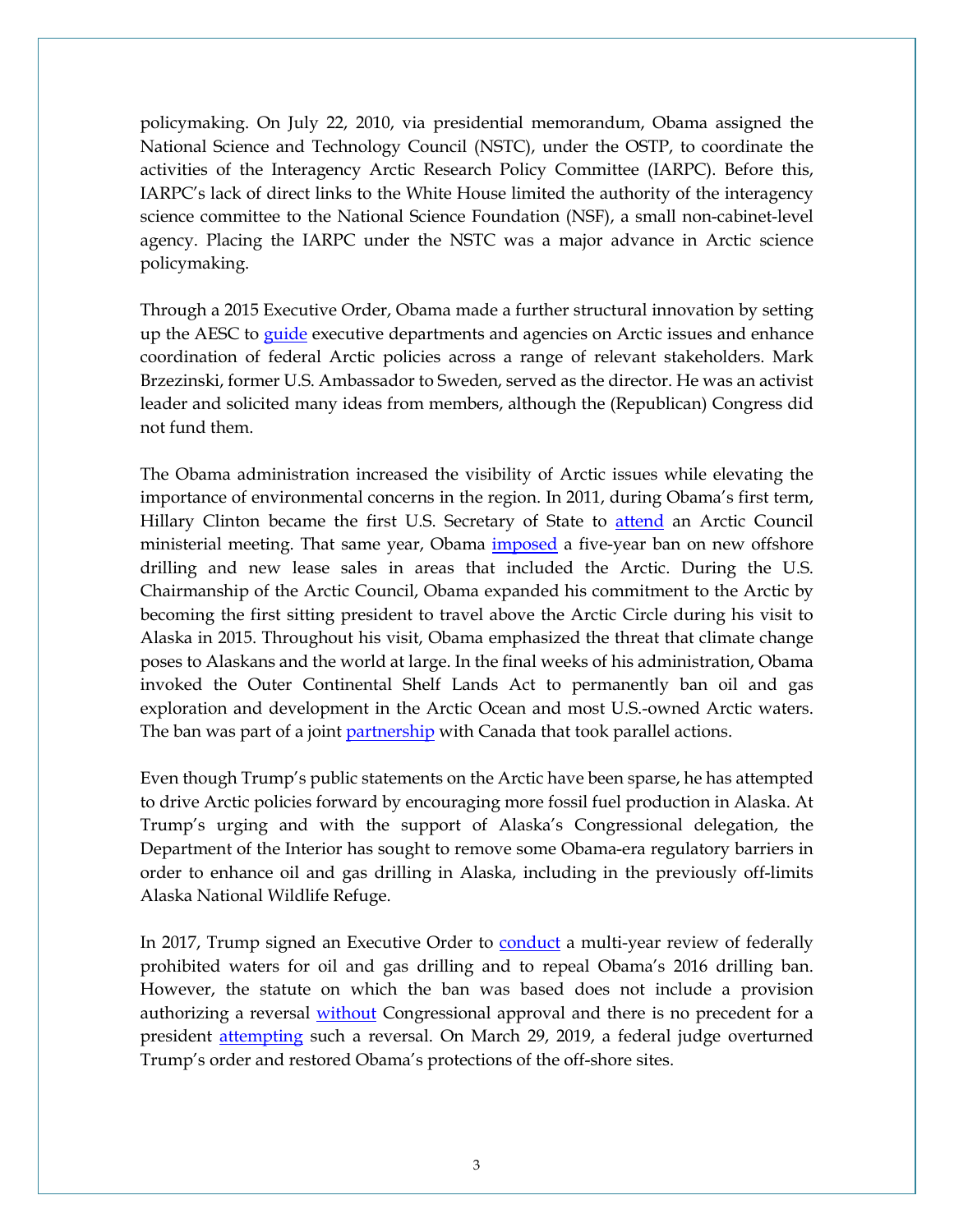In contrast to Obama, Trump has not played a visible, personal role in the Arctic. His main statement on the Arctic is limited to a three-sentence [press release](https://www.whitehouse.gov/briefings-statements/readout-president-donald-j-trumps-call-president-sauli-niinisto-finland/) describing a meeting with the Finnish president on April 23, 2018, in which "Both leaders affirmed that it is essential to increase security in the Arctic." In short, it is apparent that the Arctic is not a high priority for the current president or his most prominent political appointees.

Working under the president, the NSC has historically been the key player in Arctic policymaking within the Executive Branch. However, no one knows what Trump's nowthird National Security Advisor John Bolton (appointed April 9, 2018) thinks about the Arctic. Casually illustrative of this point, a Google search of "Bolton Arctic" produces nothing of substance (as of April 2, 2019). Currently there is no pressing issue, such as Royal Dutch Shell's efforts to drill in U.S. Arctic waters early on in Obama's term, to call the NSC into action. During the first 18 months of Trump's tenure, there was little evidence that the NSC played its traditional role of seeking input from across the government and presenting the president with a clearly defined set of policy choices, including for the Arctic.

## **U.S. Arctic Policy's Significance for Russia and China**

Russia and China have expressed great interest in taking advantage of emerging opportunities in the dramatically changing Arctic. The rapid melting of sea ice means greater opportunities for human activity in the region. Similarly, the changing climate is opening up the possibility of more economic development and the construction of more infrastructure.

Even as it faces constraints on its overall budget, Russia is increasing its military investments in the region: it has expanded its ice-breaker fleet, renovated old military bases and opened new ones, and has announced plans to deploy new weapons systems in the far north. Russia has conveyed the need to update aging infrastructure and seeks to increase and monitor shipping along its northern coast. The Kremlin's (stated) plans and (occasional) investments serve as a way for Moscow to assert its interests in the north as other countries become more active there. Likewise, China's 2018 Arctic White Paper announced a plan to use the Arctic much more extensively for commercial shipping while it continues to make investments in Arctic infrastructure.

It is important to recognize how Arctic priority shifts between the Obama and Trump administrations have different implications for Russia and China. Under Trump, the U.S. military is emphasizing a stronger focus on great-power competition in a new Arctic strategy expected to be published by early summer 2019, which, in combination with other policies and actions, stands to impact Russian and Chinese Arctic interests.

A greater military build-up and increased energy production in Alaska under Trump may be detrimental to Russian interests. Recognizing Russia's increased militarization of the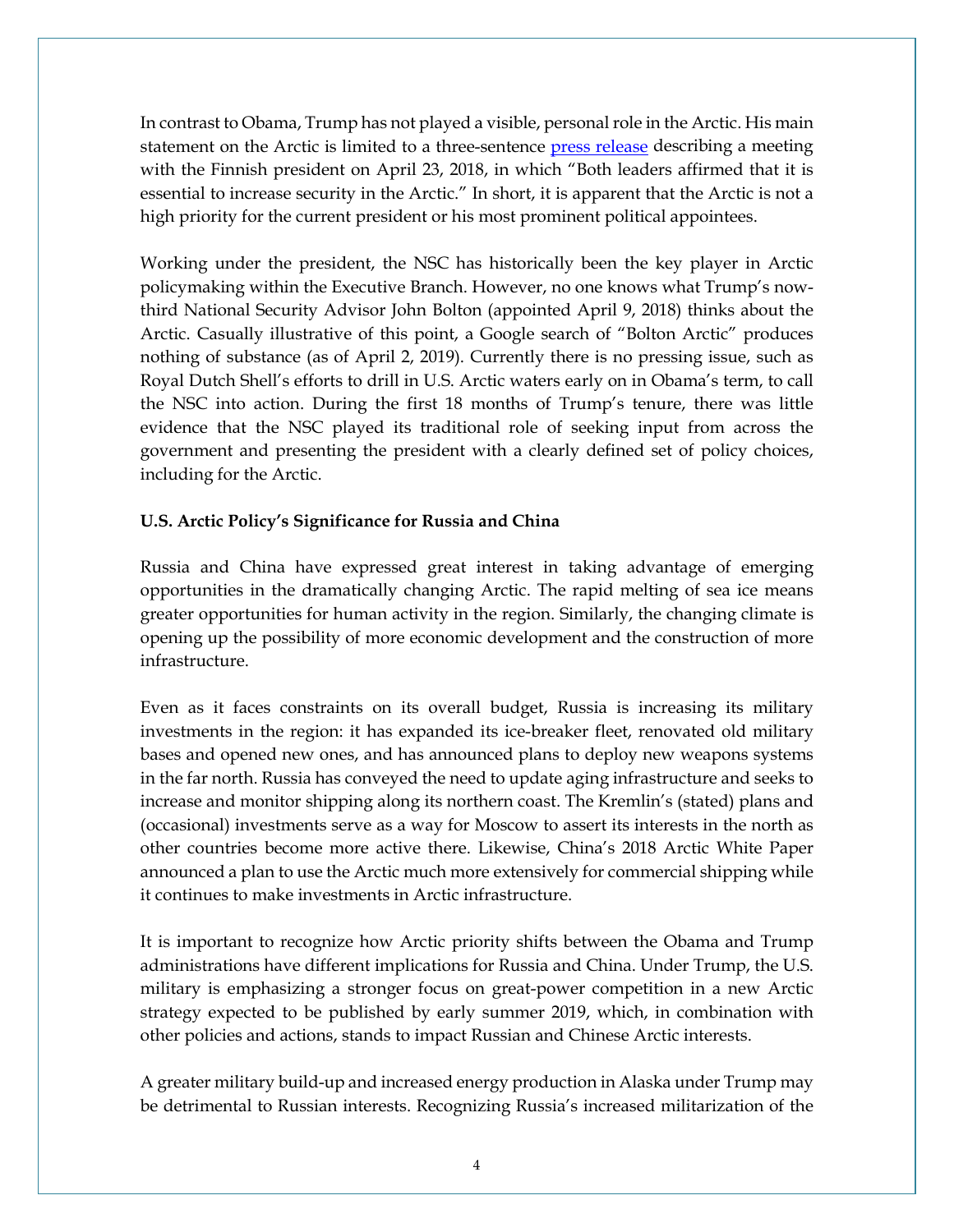Arctic, rising U.S. military capacity in the region may challenge any attempts by the Kremlin to exert military superiority there. The currently distant possibility of increased Alaskan energy production would also help to undermine general Russian attempts to dominate energy markets and extract a high price for its fossil fuels.

The picture is more mixed for China. While increased U.S. military capacity may be a detriment to China, expanded energy production, if it becomes profitable in the future, could potentially provide new sources of oil and gas for China in the medium term and help to hold down the costs of its imported energy.

Looking forward, even though the Arctic is often described as a region of cooperation, opportunities for greater tensions may also increase as interest among the great powers in this arena continue to rise. Despite Trump's apparent personal desire to improve relations with Russia, ongoing sanctions, including on the sale of off-shore drilling technology vital for the Arctic, and overall tensions due to Russian election interference and global competition, continue to impede efforts for enhanced cooperation between the two nations. Although bilateral collaboration largely endures within the Arctic, particularly through the Arctic Council, external political strain may eventually spill over into Arctic affairs as the region's strategic importance for Russia and the United States grows. Despite strong economic ties, U.S.-Chinese relations also seem likely to remain tense, especially given the trade disputes dividing them. Such uneasy relations can extend into the Arctic.

Finally, Russia and China have expressed a mutual desire to develop their own relations within and beyond the Arctic, but the extent to which this relationship will blossom remains unclear. Many of the announced bilateral projects have either been cancelled or are proceeding slowly with the two sides appearing to remain deeply suspicious of one another.

Recognizing the importance of great power cooperation to maintain stability in the Arctic, issues of urban sustainability might be one area where mutual interests can provide a foundation for forward-looking partnerships. Remote northern communities all suffer from high energy prices. Developing more accessible renewable energy from decentralized wind, solar, and other sources could improve living conditions for northern residents. Research and implementation of such technologies could provide a foundation for building ties among the private sectors of the three powers and thereby indirectly provide a path for potential improvements in the broader relationship later on.

## **Conclusion**

Arctic policy priorities under the Obama and Trump administrations have not changed dramatically but the small differences—even the current neglect—have implications for U.S. relations with Russia and China and by extension for the greater Arctic region. The